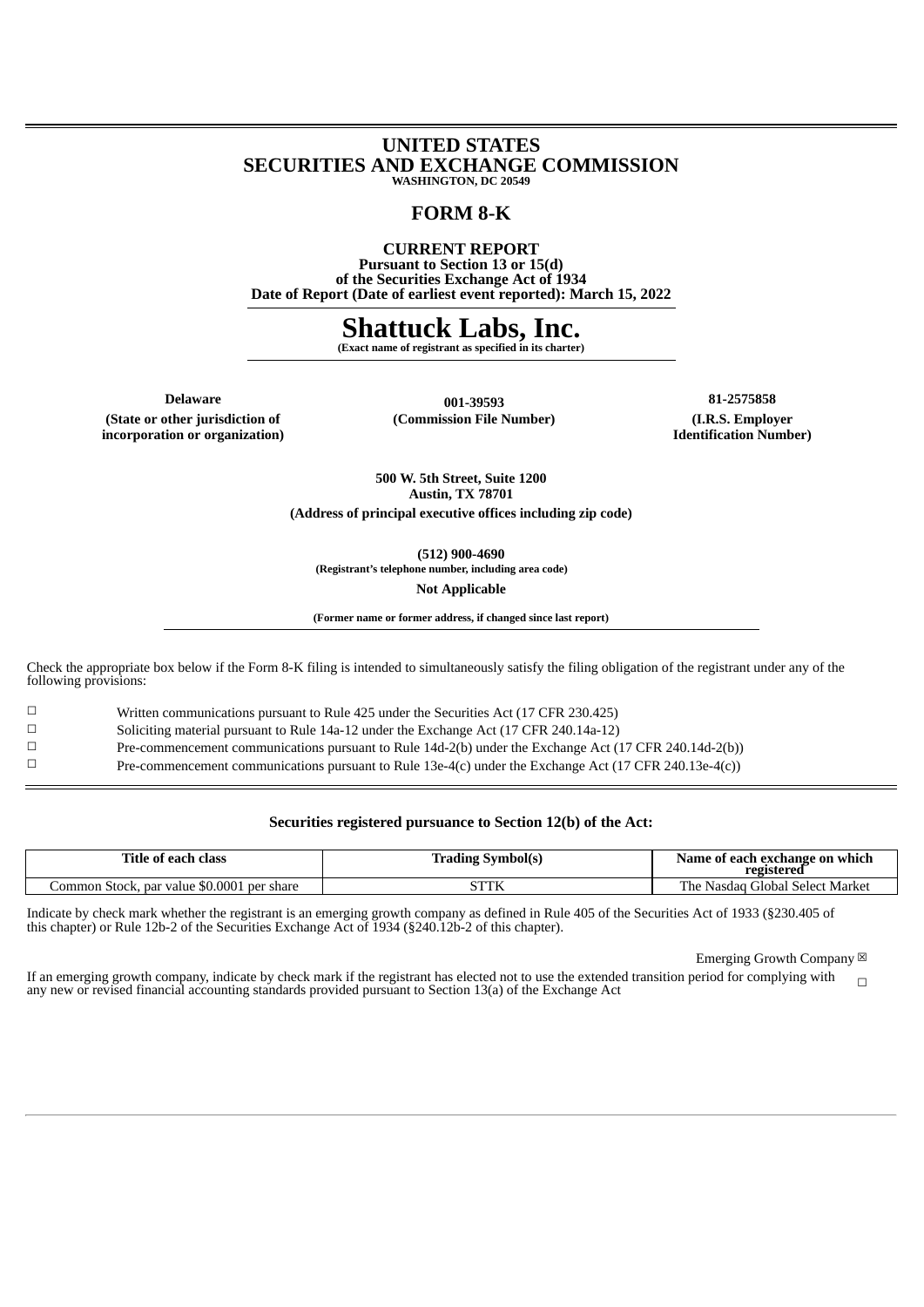## **Item 2.02 Results of Operations and Financial Condition**

On March 15, 2022, Shattuck Labs, Inc. issued a press release announcing its financial results for the three months and year ended December 31, 2021. A copy of the press release is furnished as Exhibit 99.1 to this Current Report on Form 8-K.

As provided in General Instruction B.2 of Form 8-K, the information in this Item 2.02 and Exhibit 99.1 incorporated herein shall not be deemed to be "filed" for purposes of Section 18 of the Securities Exchange Act of 1934, as amended (the "Exchange Act") or otherwise subject to the liabilities of that section, nor shall such information or Exhibit 99.1 be deemed to be incorporated by reference in any filing under the Securities Act of 1933, as amended, or the Exchange Act, except as shall be expressly set forth by specific reference in such a filing.

# **Item 9.01 Financial Statements and Exhibits**

| Exhibits |
|----------|
|----------|

| Exhibit<br>Number | <b>Description of Exhibit</b>                                                                                                                                      |
|-------------------|--------------------------------------------------------------------------------------------------------------------------------------------------------------------|
| 99.1              | Press release issued by Shattuck Labs, Inc. regarding its financial results for the three months and year ended December 31, 2021, dated<br><b>March 15, 2022.</b> |
| 104               | The cover page from the Company's Current Report on Form 8-K formatted in Inline XBRL.                                                                             |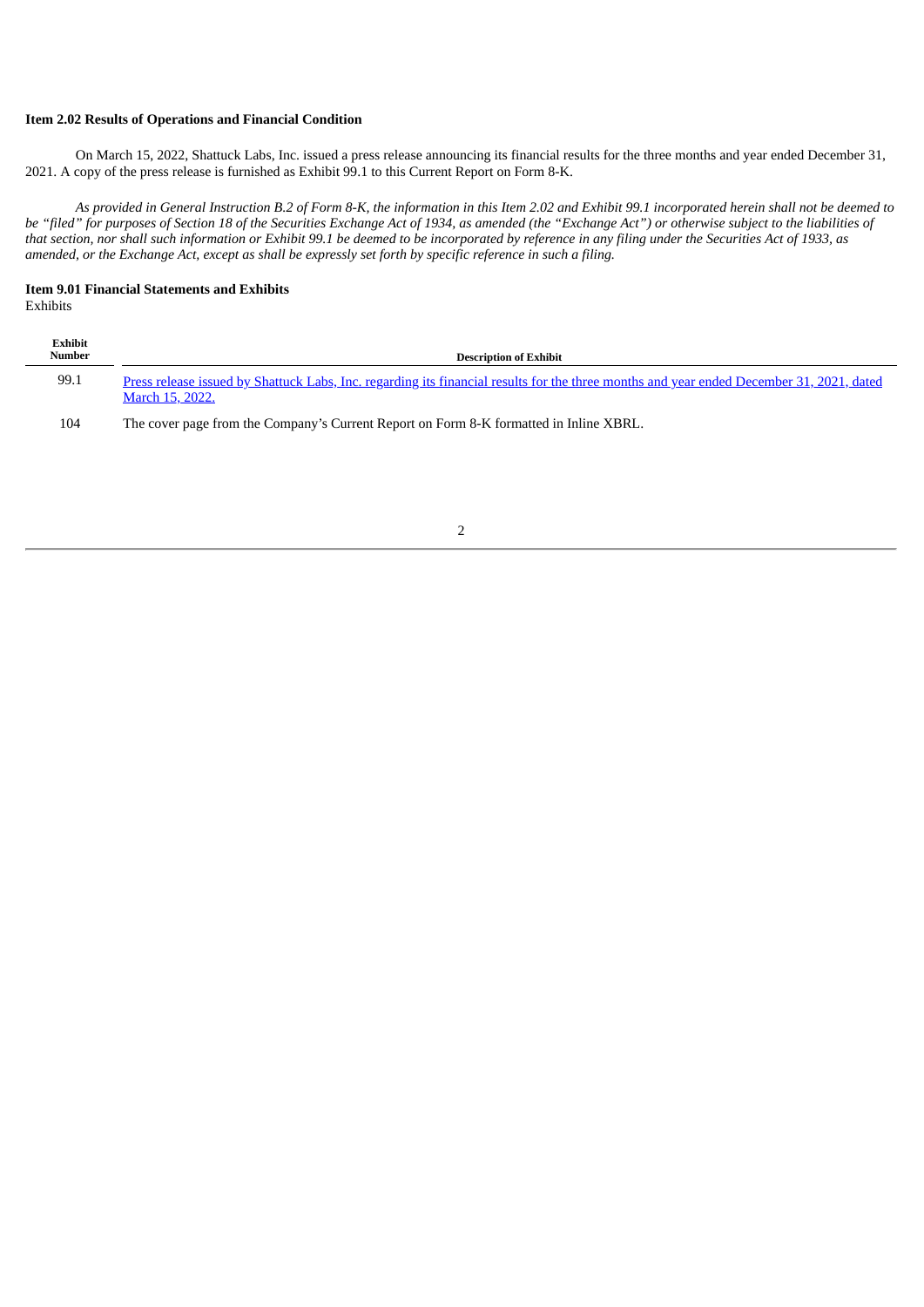## **SIGNATURES**

Pursuant to the requirements of the Securities Exchange Act of 1934, the registrant has duly caused this report to be signed on its behalf by the undersigned thereunto duly authorized.

#### **Shattuck Labs, Inc.**

Date: March 15, 2022 By: /s/ Dr. Taylor Schreiber

Dr. Taylor Schreiber *Chief Executive Officer (principal executive officer)*

3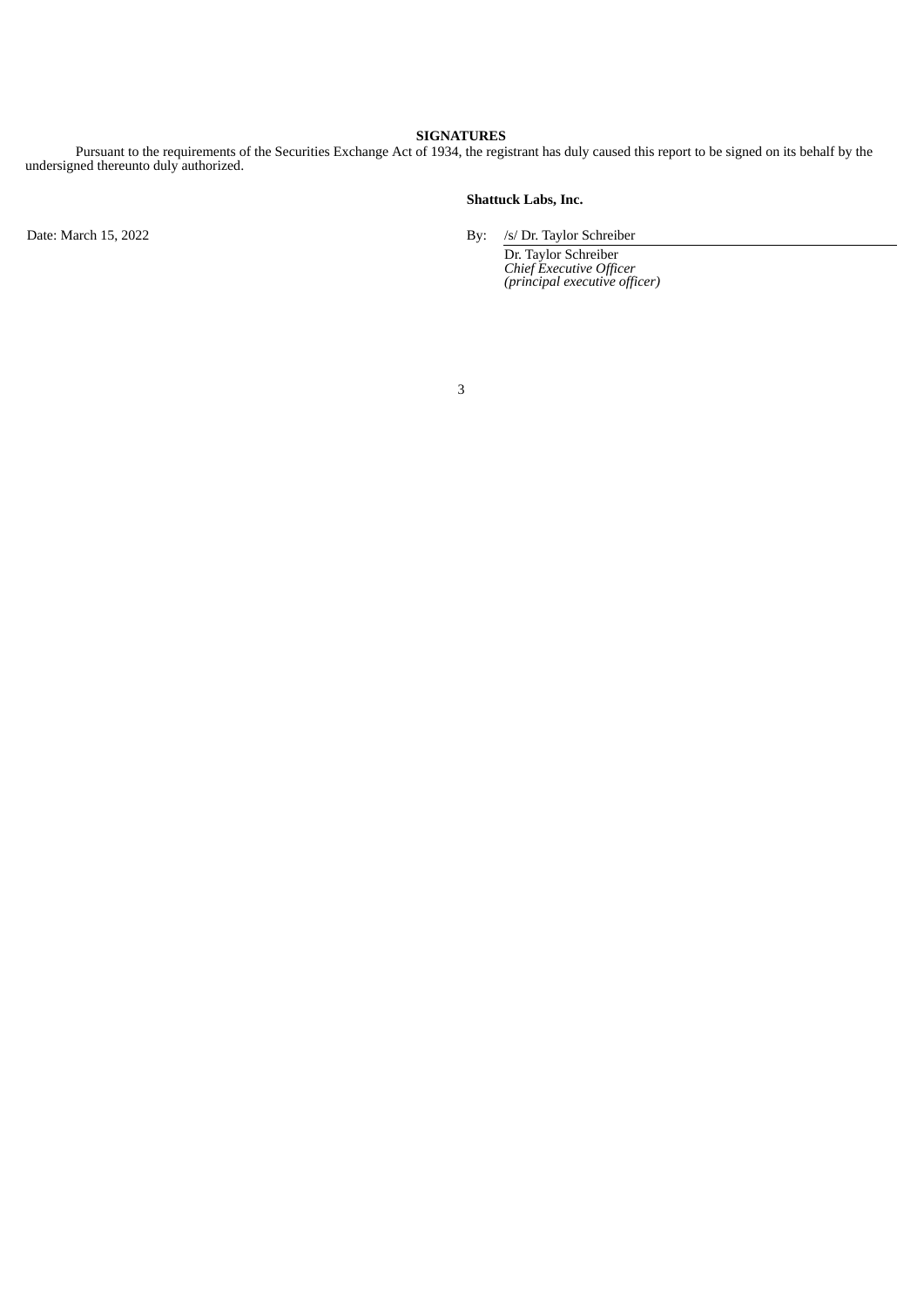

#### **Shattuck Labs Reports Fourth Quarter and Full Year 2021 Financial Results and Recent Business Highlights**

<span id="page-3-0"></span>- Presented positive initial dose-escalation clinical data for SL-172154, including high target occupancy, dose-dependent immune activation, and unique *safety profile in heavily pretreated cancer patients –*

- Presented positive initial dose-escalation clinical data for SL-279252, including anti-tumor activity, high target occupancy, and dose-dependent immune *activation in heavily pretreated cancer patients –*

**AUSTIN, TX and DURHAM, NC, March 15, 2022** – Shattuck Labs, Inc. (Shattuck) (NASDAQ: STTK), a clinical-stage biotechnology company pioneering the development of bi-functional fusion proteins as a new class of biologic medicine for the treatment of patients with cancer and autoimmune disease, today reported financial results for the fourth quarter and full year ended December 31, 2021 and provided recent business highlights.

"We took a very important step in 2021 toward validating the Agonist Redirected Checkpoint (ARC) platform as a new class of biologic medicine, through sharing initial clinical data from our SL-172154 and SL-279252 programs at the 36<sup>th</sup> annual meeting of the Society for the Immunotherapy of Cancer. The observation of initial anti-tumor activity and dose-dependent activation of CD40 and OX40 are differentiating features of ARCs that bode well for the next stage of clinical development," said Taylor Schreiber, M.D., Ph.D., and Chief Executive Officer of Shattuck. "With SL-172154, we are pleased with the safety profile, evidence of target saturation, and potent dose-dependent CD40 activation, which prompted our combination strategy aimed to demonstrate significant anti-tumor activity. Based on the clinical data to date and evolving development landscape, we believe SL-172154 could emerge as both a firstin-class and best-in-class CD47 inhibitor and CD40 agonist."

#### **Fourth Quarter 2021 Recent Business Highlights and Other Recent Developments**

#### *ARC Clinical-Stage and Preclinical Pipeline*

#### **SL-172154 (SIRPα-Fc-CD40L)**

- Announced Initial Data from SL-172154 Phase 1 Dose-Escalation Clinical Trial in Platinum- Resistant Ovarian Cancer Demonstrating Favorable Safety Profile, High Target Occupancy, and Unique Pharmacodynamic Activity at the 36th Annual SITC Meeting: The Phase 1 trial is an open-label, multi-center, dose-escalation trial to evaluate the safety, tolerability, pharmacokinetics, anti-tumor activity, and pharmacodynamic effects of SL-172154 administered intravenously in patients with platinum- resistant ovarian cancer. Data reported at the 36th Annual SITC Meeting was in 15 evaluable patients, across four dose levels on two schedules: schedule 1 (day 1, 8, 15, 29, then every two weeks) at 0.1 and 0.3 mg/kg and schedule 2 (weekly) at 0.3, 1.0, and 3.0 mg/kg. SL-172154 was well tolerated through 3.0 mg/kg, and no dose-limiting toxicities were observed. Preferential binding to CD47 on leukocytes, compared to red blood cells, was observed and exceeded 80% of CD47 expressing leukocytes in most patients at doses of 1.0 and 3.0 mg/kg. Dose-dependent CD40 receptor occupancy was also observed, which approached 100% of CD40 expressing cells at the 3.0 mg/kg dose level and correlated with multiple signs of CD40 activation. Specifically, dosedependent margination of CD40 expressing B cells and monocytes was observed following each infusion, and large increases in multiple serum cytokines, including IL-12, were also reported. Shattuck is continuing dose escalation to 10.0 mg/kg.
- **Combination Trial with SL-172154 with Liposomal Doxorubicin Expected to Begin in 2022:** A Phase 1B trial of SL-172154 in combination with liposomal doxorubicin to evaluate safety, tolerability, pharmacokinetics, anti-tumor activity, and pharmacodynamics in patients with advanced, platinum-resistant ovarian cancer is expected to begin enrollment in 2022. Initial combination data from the trial are expected in the first half of 2023. Additional combination trials with SL-172154 in ovarian cancer and novel agents are currently being planned.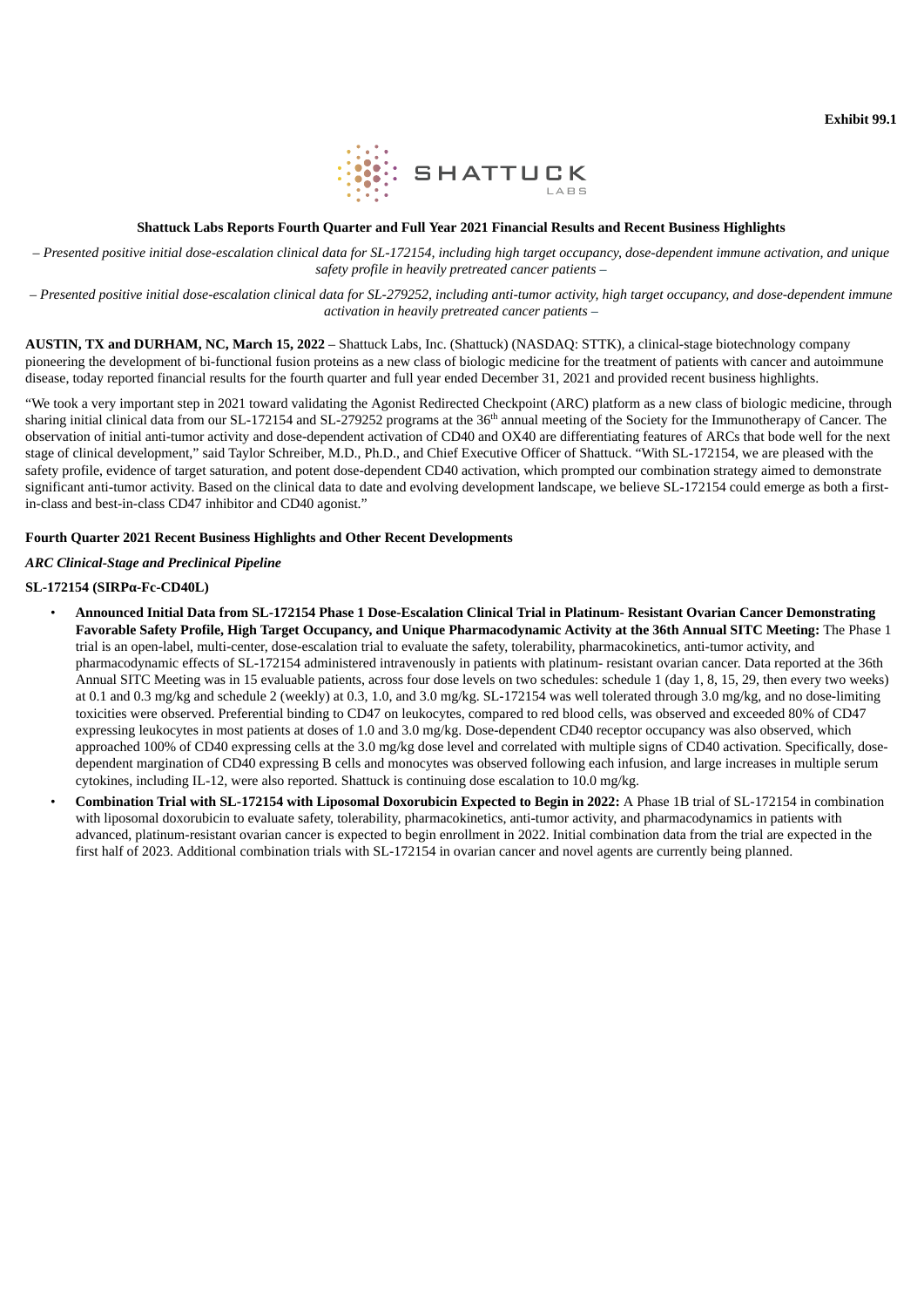- **Initiated Phase 1A/B Clinical Trial in AML and HR-MDS with SL-172154:** Shattuck is conducting a Phase 1A/B clinical trial evaluating the safety, tolerability, pharmacokinetics, anti-tumor activity, and pharmacodynamic effects of SL-172154, as both monotherapy and in combination. In acute myeloid leukemia (AML), Shattuck plans to evaluate SL-172154 in combination with both azacitidine and venetoclax. In both HR-MDS and TP53 mutant AML, Shattuck plans to evaluate SL-172154 in combination with azacitidine. Initial data from the trial are expected in the first half of 2023.
- Closed Enrollment of Intratumorally Administered SL-172154 Phase 1 Clinical Trial in Squamous Cell Carcinoma of the Head and Neck **or Skin to Focus on Intravenous Administration Strategy:** Based on the totality of the safety and biomarker data collected to date in our ongoing Phase 1A clinical trial in ovarian cancer patients, we have decided to focus development of SL-172154 as an intravenously administered product candidate. As of February 24, 2022, Shattuck has closed enrollment of the Phase 1 clinical trial for SL-172154 in patients with squamous cell carcinoma of the head and neck (HNSCC) or skin (CSCC) to further focus all development of SL-172154 as an intravenously administered product candidate. Shattuck did not observe dose-limiting toxicities and did not reach a maximum tolerated dose in this trial. Data from the trial are expected in the first half of 2022. Shattuck may continue further development of HNSCC and/or CSCC in an intravenous administration trial of SL-172154 following selection of a recommended Phase 2 dose in Shattuck's ovarian cancer trial.

#### **SL-279252 (PD1-Fc-OX40L)**

Announced Initial Data from Ongoing SL-279252 Phase 1 Dose-Escalation Clinical Trial in Advanced Solid Tumors Demonstrating Evidence of Anti-Tumor Activity and Dose-Dependent Pharmacodynamic Activity at the 36th Annual SITC Meeting: The Phase 1 trial is an open-label, multi-center, dose-escalation study to evaluate the safety, tolerability, pharmacokinetics, anti-tumor activity and pharmacodynamic effects of SL-279252 in patients with advanced solid tumors and lymphoma. SL-279252 was well tolerated across a dose-range of 0.0001 mg/kg through 6.0 mg/kg, and dose-dependent margination of CD4+OX40+ T cells was the primary pharmacodynamic effect observed and had not plateaued through the 6.0 mg/kg dose level. Monotherapy anti-tumor activity was observed at doses of 1.0 mg/kg and higher, including a confirmed partial response in a PD-1 and CTLA-4 inhibitor experienced ocular melanoma patient who remained on therapy for over 12 months. Shattuck continues to dose patients, primarily selecting for patients with PD-L1 expressing tumors, at 12.0 mg/kg and plans to continue dose escalation to 24.0 mg/kg, to fully characterize pharmacokinetic, pharmacodynamic, and anti-tumor activity. Additional dose-escalation data from the trial are expected in the second half of 2022.

#### **Preclinical**

Presented Continued Preclinical Development of SL-9258 at the TIGIT Therapies Digital Summit in December 2021: Preclinical data for SL-9258 (TIGIT-Fc-LIGHT), a dual TIGIT inhibitor and HVEM/LTβR agonist, were presented at the TIGIT Therapies Summit in December 2021. These data, from studies in a mouse model, provided preclinical evidence for anti-tumor activity of the murine equivalent of SL-9258 in PD-1 acquired resistant tumors and increased tumor rejection in comparison to TIGIT blocking antibodies.

### **Upcoming Events**

- American Association for Cancer Research Annual Meeting (AACR), April 8-13
	- Poster presentation on the preclinical development of SL-9258
	- Poster presentation on the preclinical development of GADLEN compounds
- Shattuck plans to attend the following investor conferences. Details of the presentations and webcasts will be announced prior to the events.
	- ∘ 21<sup>st</sup> Annual Needham Healthcare Conference, April 11-14
	- ∘ 8<sup>th</sup> Annual Berenberg Conference USA 2022, May 23-25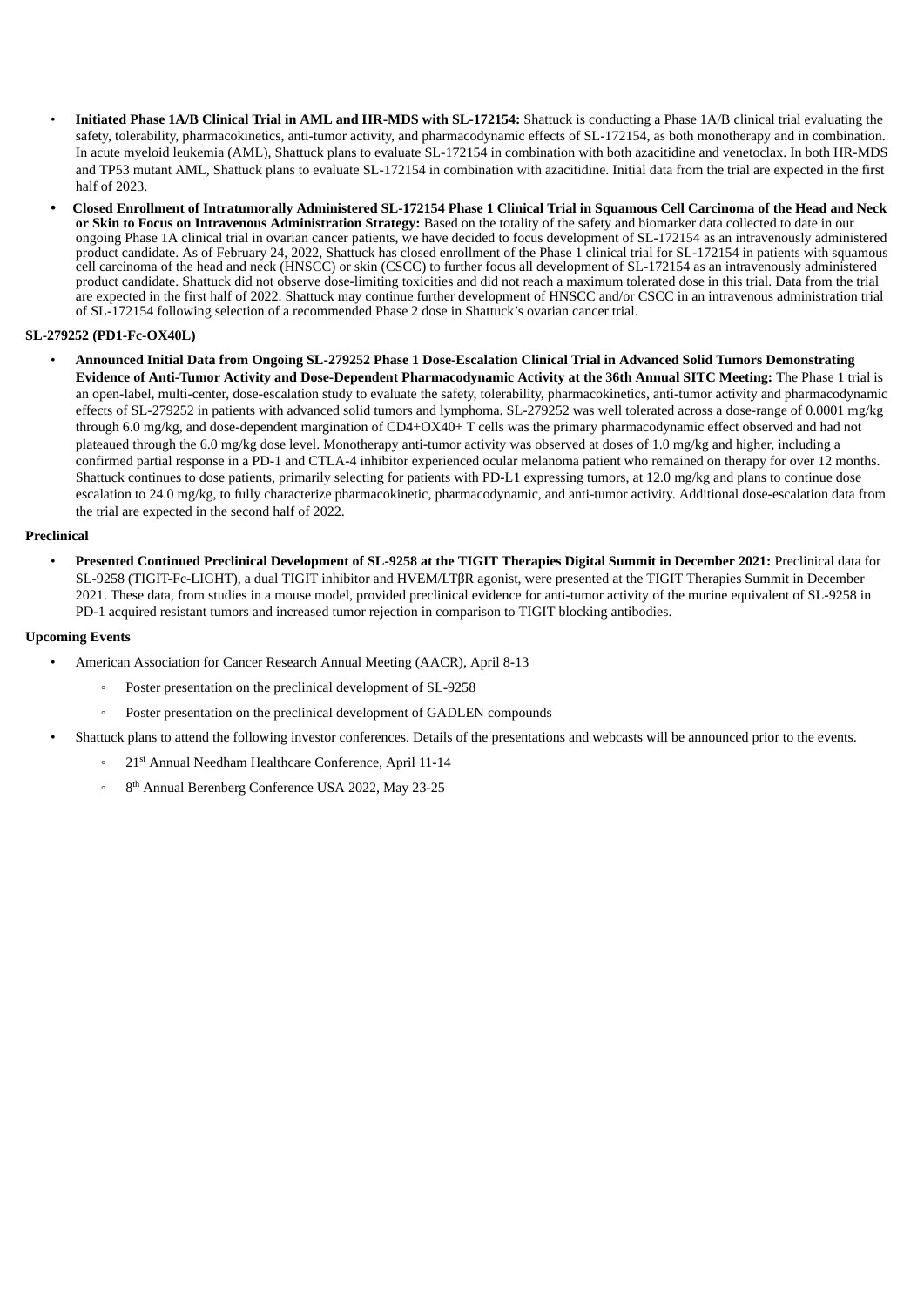#### **Fourth Quarter 2021 Financial Results**

- **Cash Position:** As of December 31, 2021, cash, cash equivalents and short-term investments were \$268.8 million, as compared to \$335.4 million as of December 31, 2020.
- **Collaboration Revenue:** Revenue for the fourth quarter of 2021, was \$30.1 million, as compared to \$1.3 million for the fourth quarter of 2020. Revenue for the year ended December 31, 2021 was \$30.0 million, as compared to \$9.9 million for the year ended December 31, 2020. The increase in revenue was due to the recognition of all remaining deferred revenue related to the Collaboration Agreement with Takeda Pharmaceuticals in the fourth quarter of 2021.
- **Research and Development (R&D) Expenses:** R&D expenses were \$16.2 million for the fourth quarter of 2021, as compared to \$9.8 million for the fourth quarter of 2020. R&D expenses for the year ended December 31, 2021 were \$56.6 million, as compared to \$37.5 million for the year ended December 31, 2020. This increase was primarily due to clinical development, personnel-related costs, and laboratory capabilities.
- **General and Administrative (G&A) Expenses:** G&A expenses were \$4.6 million for the fourth quarter of 2021, as compared to \$3.6 million for the fourth quarter of 2020. General and administrative expenses for the year ended December 31, 2021 were \$18.7 million, as compared to \$9.4 million for the year ended December 31, 2020. This increase was primarily due to personnel-related costs to support the operational expansion and costs associated with being a public company.
- **Net Income/Loss:** Net income was \$7.8 million for the fourth quarter of 2021, or \$0.19 per basic share and \$0.18 per diluted share, as compared to a net loss of \$12.0 million for the fourth quarter of 2020, or \$0.31 per basic and diluted share. Net loss for the year ended December 31, 2021 was \$45.0 million, or \$1.07 per basic and diluted share, as compared to \$36.6 million, or \$2.36 per basic and diluted share, for the year ended December 31, 2020.

#### **2022 Financial Guidance**

Shattuck believes its cash, cash equivalents and short-term investments will be sufficient to fund its operations into the second half of 2024, which is beyond results from its Phase 1 clinical trials of SL-172154 and SL-279252. This cash runway guidance is based on the Company's current operational plans and excludes any additional funding that may be received or business development or additional clinical development activities that may be undertaken.

#### **About SL-172154**

SL-172154 (SIRPα-Fc-CD40L) is an investigational ARC® fusion protein designed to simultaneously inhibit the CD47/SIRPα checkpoint interaction and activate the CD40 costimulatory receptor to bolster an anti-tumor immune response in patients with advanced cancer. Two Phase 1 clinical trials are ongoing, the first for patients with advanced and platinum-resistant ovarian cancer (NCT04406623) and the second for patients with AML and HR-MDS (NCT05275439).

#### **About SL-279252**

SL-279252 (PD1-Fc-OX40L) is an investigational ARC® fusion protein designed to simultaneously inhibit the PD-1/PD-L1 interaction and activate the OX40 receptor in patients with advanced cancers. A Phase 1 trial in patients with solid tumors and lymphoma is ongoing (NCT03894618).

#### **About Shattuck Labs, Inc.**

Shattuck Labs, Inc. (NASDAQ: STTK) is a clinical-stage biotechnology company pioneering the development of bi-functional fusion proteins as a new class of biologic medicine for the treatment of patients with cancer and autoimmune disease, with multiple ongoing Phase 1 clinical trials. Compounds derived from Shattuck's proprietary Agonist Redirected Checkpoint, ARC®, platform simultaneously inhibit checkpoint molecules and activate costimulatory molecules within a single therapeutic. The company's SL-172154 (SIRPα-Fc-CD40L) program, which is designed to block the CD47 immune checkpoint and simultaneously agonize the CD40 pathway, is being evaluated in two Phase 1 trials. A second product candidate, SL-279252 (PD1- Fc-OX40L), is being evaluated in a Phase 1 trial in solid tumors or lymphomas. Additionally, the company is advancing a proprietary Gamma Delta T Cell Engager, GADLEN™, platform, which is designed to bridge gamma delta T cells to tumor antigens for the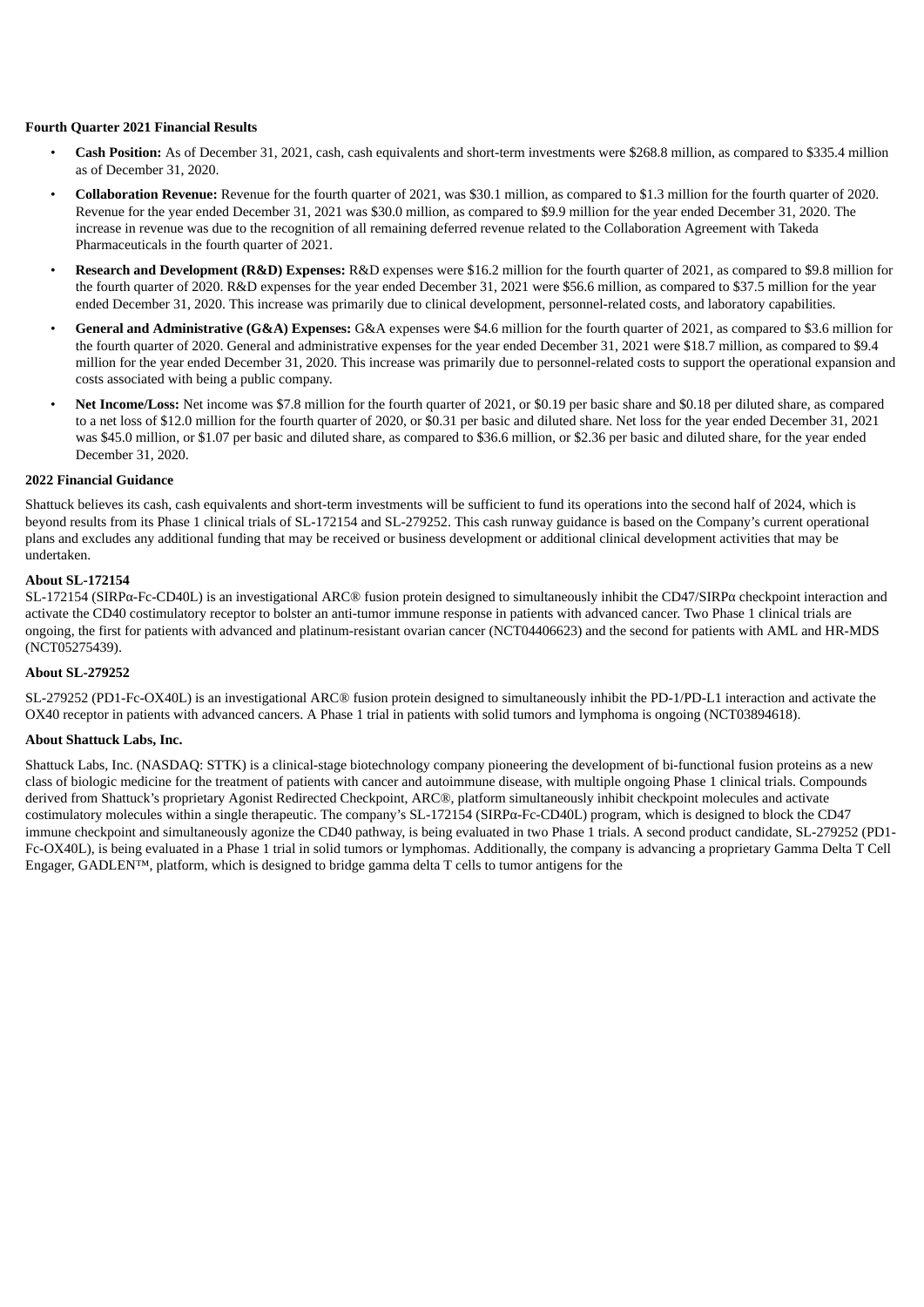treatment of patients with cancer. Shattuck has offices in both Austin, Texas and Durham, North Carolina. For more information, please visit: www.ShattuckLabs.com.

#### **Forward-Looking Statements**

Certain statements in this press release may constitute "forward-looking statements" within the meaning of the federal securities laws, including, but not limited to, our expectations regarding plans for our preclinical studies, clinical trials and research and development programs, the anticipated timing of enrollment of those trials, the anticipated timing of the results from those studies and trials, anticipated timing for preclinical development updates, the potential for additional studies based on current trials and studies, the efficacy and safety of our product candidates, the potential clinical benefit of our product candidates, and expectations regarding the time period over which our capital resources will be sufficient to fund our anticipated operations. Words such as "may," "might," "will," "objective," "intend," "should," "could," "can," "would," "expect," "believe," "design," "estimate," "predict," "potential," "develop," "plan" or the negative of these terms, and similar expressions, or statements regarding intent, belief, or current expectations, are forwardlooking statements. While we believe these forward-looking statements are reasonable, undue reliance should not be placed on any such forward-looking statements, which are based on information available to us on the date of this release. These forward-looking statements are based upon current estimates and assumptions and are subject to various risks and uncertainties (including, without limitation, those set forth in our filings with the U.S. Securities and Exchange Commission (the "SEC")), many of which are beyond our control and subject to change. Actual results could be materially different. Risks and uncertainties include: the recent and ongoing COVID-19 pandemic; expectations regarding the initiation, progress, and expected results of our preclinical studies, clinical trials and research and development programs; expectations regarding the timing, completion and outcome of our ongoing clinical trials; the unpredictable relationship between preclinical study results and clinical study results; the timing or likelihood of regulatory filings and approvals; liquidity and capital resources; and other risks and uncertainties identified in our Annual Report on Form 10-K for the year ended December 31, 2021, to be filed on March 15, 2022 with the SEC. We claim the protection of the Safe Harbor contained in the Private Securities Litigation Reform Act of 1995 for forward-looking statements. We expressly disclaim any obligation to update or alter any statements whether as a result of new information, future events or otherwise, except as required by law.

The Company intends to use the investor relations portion of its website as a means of disclosing material non-public information and for complying with disclosure obligations under Regulation FD.

#### **Investor Contact:**

Conor Richardson Senior Director, Finance & Investor Relations Shattuck Labs, Inc. InvestorRelations@shattucklabs.com

#### **Media Contact:**

Stephanie Ascher Managing Director Stern Investor Relations, Inc. Stephanie.ascher@sternir.com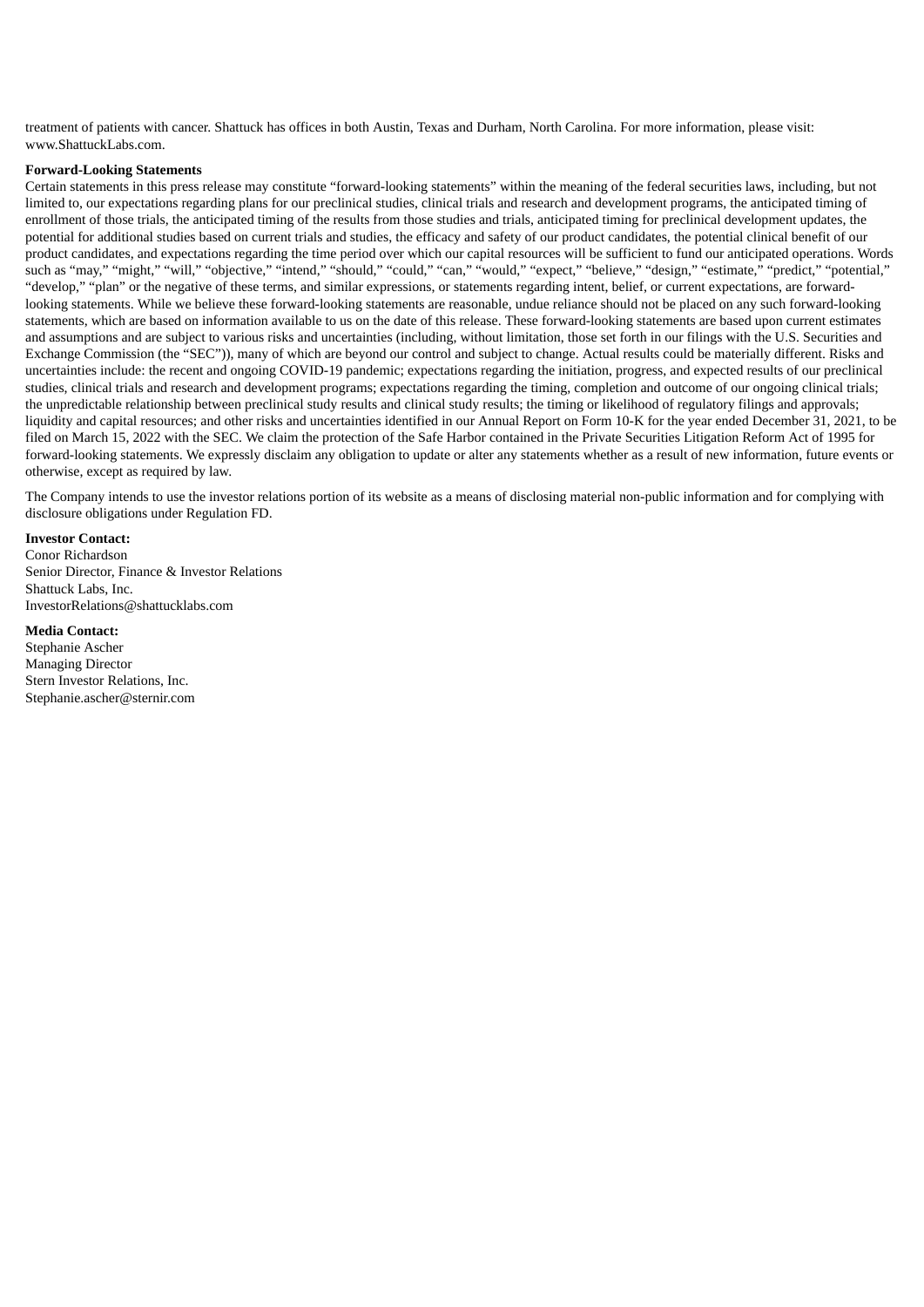## **FINANCIAL INFORMATION SHATTUCK LABS, INC. BALANCE SHEETS (In thousands)**

|                                                          |                           | December 31, |                |          |
|----------------------------------------------------------|---------------------------|--------------|----------------|----------|
|                                                          |                           | 2021         |                | 2020     |
| <b>Assets</b>                                            |                           |              |                |          |
| Current assets:                                          |                           |              |                |          |
| Cash and cash equivalents                                | $\boldsymbol{\mathsf{S}}$ | 92,268       | \$             | 157,898  |
| Short-term investments                                   |                           | 176,536      |                | 177,551  |
| Prepaid expenses and other current assets                |                           | 19,462       |                | 10,190   |
| Total current assets                                     |                           | 288,266      |                | 345,639  |
| Property and equipment, net                              |                           | 9,938        |                | 3,000    |
| Other assets                                             |                           | 381          |                | 349      |
| <b>Total assets</b>                                      | \$                        | 298,585      | \$             | 348,988  |
| <b>Liabilities and Stockholders' Equity</b>              |                           |              |                |          |
| Current liabilities:                                     |                           |              |                |          |
| Accounts payable                                         | $\mathfrak{S}$            | 10,012       | $\mathfrak{L}$ | 1,754    |
| Accrued expenses                                         |                           | 14,574       |                | 7,352    |
| Deferred revenue - related party                         |                           |              |                | 7,728    |
| Total current liabilities                                |                           | 24,586       |                | 16,834   |
| Deferred rent                                            |                           | 2,213        |                | 987      |
| Deferred revenue - related party, net of current portion |                           |              |                | 21,306   |
| <b>Total liabilities</b>                                 |                           | 26,799       |                | 39,127   |
| Stockholders' equity:                                    |                           |              |                |          |
| Common stock                                             |                           | 5            |                | 5        |
| Additional paid-in capital                               |                           | 389,408      |                | 382,012  |
| Accumulated other comprehensive loss                     |                           | (560)        |                | (63)     |
| Accumulated deficit                                      |                           | (117,067)    |                | (72,093) |
| Total stockholders' equity                               |                           | 271,786      |                | 309,861  |
| Total liabilities and stockholders' equity               | \$                        | 298,585      | \$             | 348,988  |